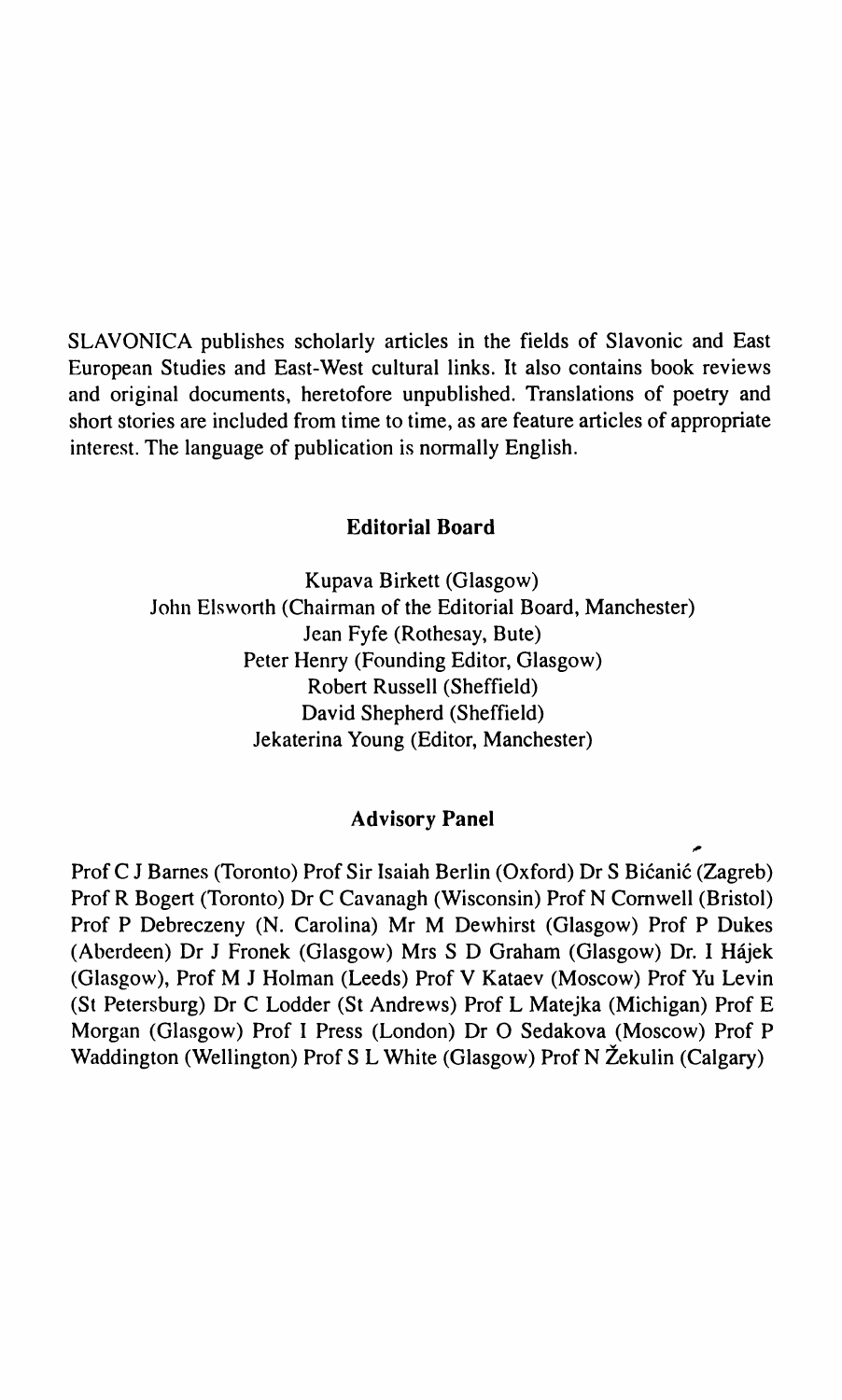# **LAVONIC A**

**- A New Series of Scottish Slavonic Review—** 

**A twice-yearly publication on the languages, literatures, history and culture of Russia and Central and Eastern Europe** 

> **Volume 1 1994/95 Number 2**

**Ryburn Publishing KEELE UNIVERSITY PRESS**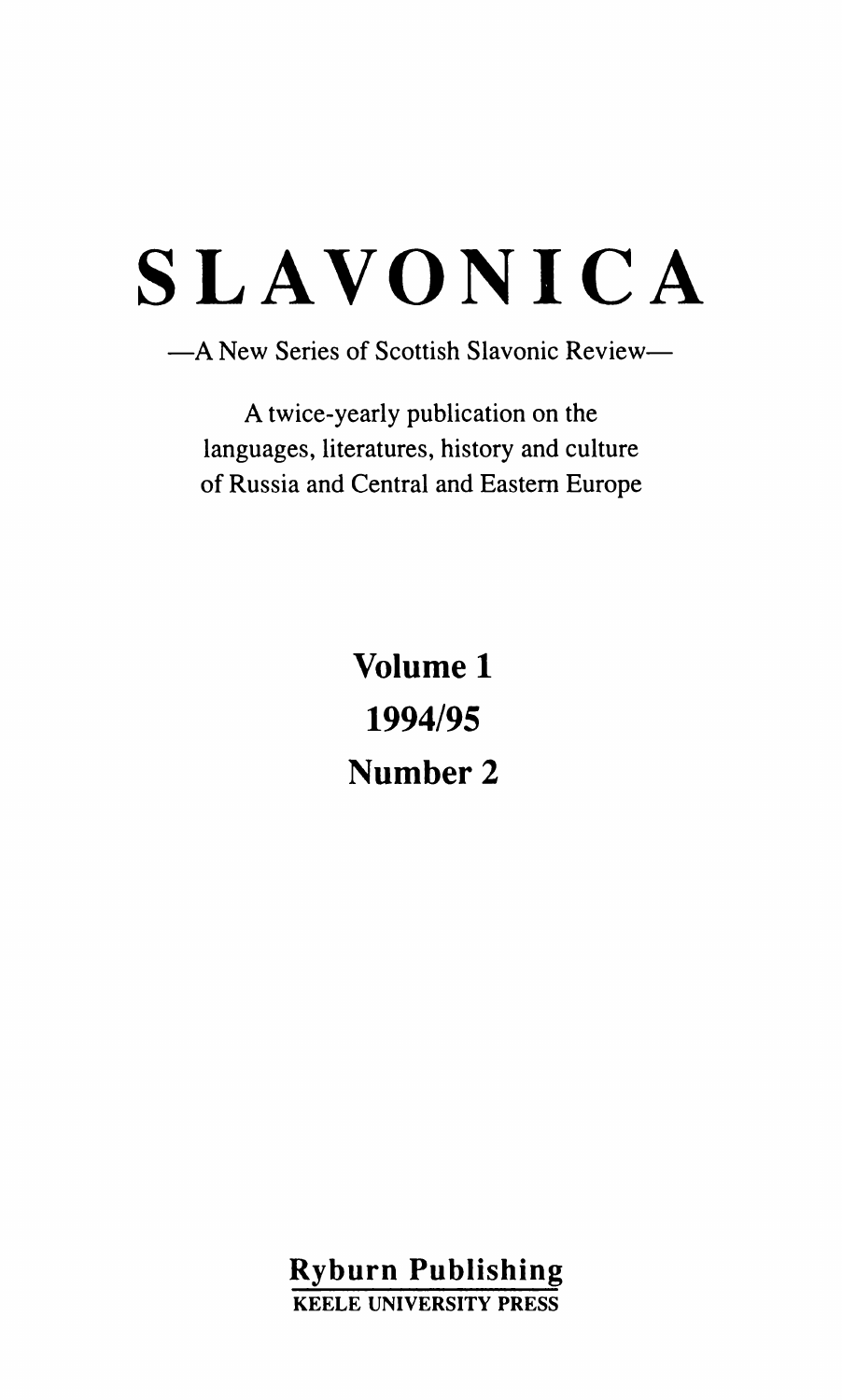## **CONTENTS**

## **Articles**

| Roger Keys             | Realists and Idealists:                               | 7   |
|------------------------|-------------------------------------------------------|-----|
|                        | The Case of Ivanov versus Belyi                       |     |
| <b>Tom Dickins</b>     | Linguistic Varieties in Czech:                        | 20  |
|                        | Problems of the Spoken Language                       |     |
| Marianne Gilchrist     | Aleksei Petrovich and Afrosin ja Fedorova:            | 47  |
|                        | In Their Own Words                                    |     |
| Irina Sedakova         | Sovietisms in Contemporary Russian                    | 67  |
| Paul Waszink           | 'This is not a poem'                                  | 76  |
| <b>Feature</b>         |                                                       |     |
| Alla Khanilo           | Anton Chekhov – Some Personal Effects                 | 94  |
| <b>Review Articles</b> |                                                       |     |
| John Elsworth          | On Russian Symbolism                                  | 98  |
|                        | Irina Paperno and Joan Delaney Grossman (eds),        |     |
|                        | Creating Life. The Aesthetic Utopia of                |     |
|                        | Russian Modernism                                     |     |
|                        | Avril Pyman, A History Of Russian Symbolism           |     |
| Peter Gatrell          | Frieson, C. A. (ed.): Aleksandr Nikolaevich           | 101 |
|                        | Engelgardt's Letters from the Country, 1872-1887      |     |
|                        | Ransel, D. (ed.): Village Life in Late Tsarist Russia | 101 |
|                        |                                                       |     |
| <b>Reviews</b>         |                                                       |     |

| Peter Henry   | Edwards, S.: Hughesovka. A Welsh Enterprise | 104 |
|---------------|---------------------------------------------|-----|
|               | in Imperial Russia                          |     |
| Peter Gatrell | Weinberg, R.: The Revolution of 1905 in     | 105 |
|               | Odessa. Blood on the Steps                  |     |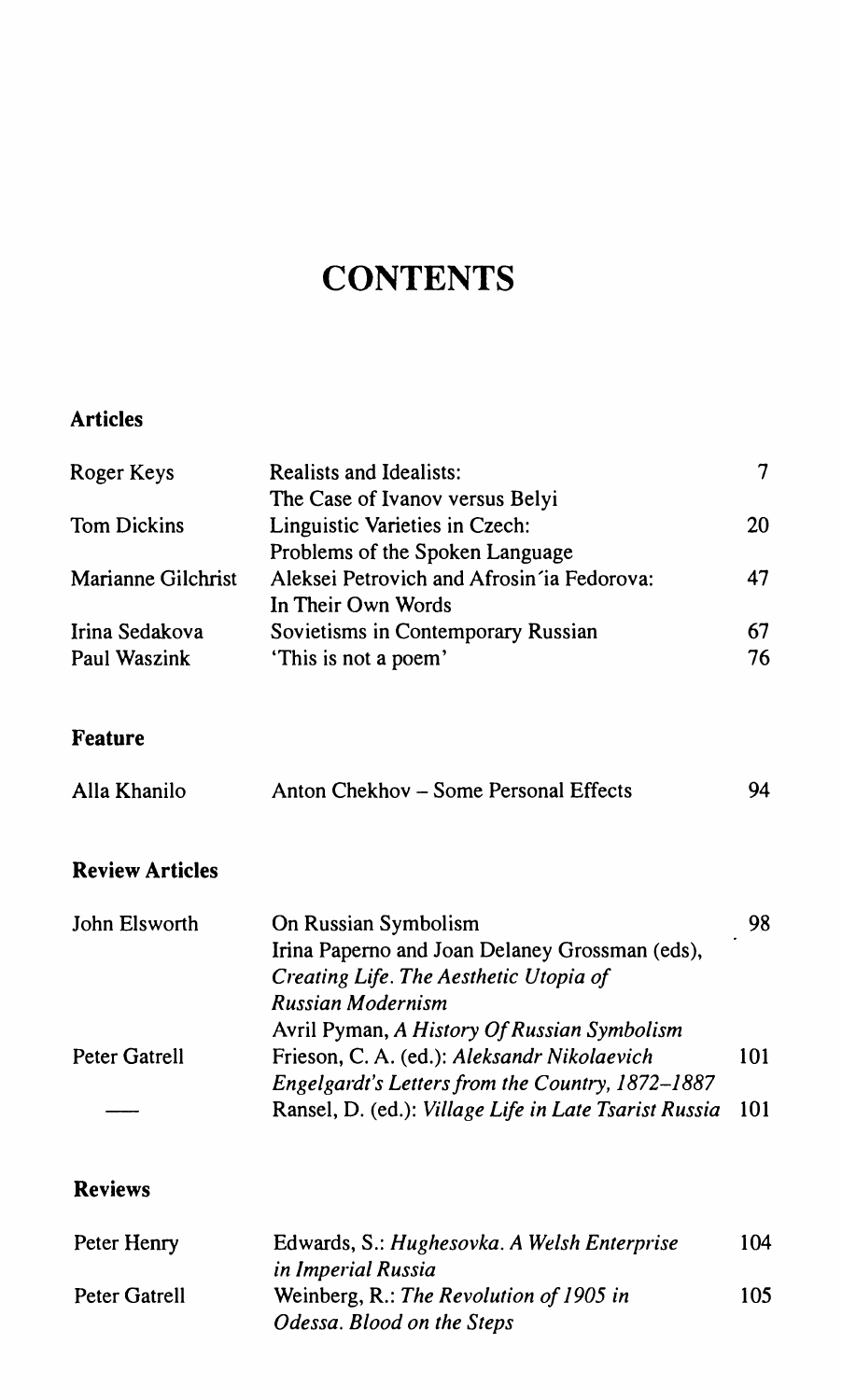## 6 *CONTENTS*

|                                                           | Fitzpatrick, S.: Stalin's Peasants. Resistance and                                  | 107 |
|-----------------------------------------------------------|-------------------------------------------------------------------------------------|-----|
|                                                           | Survival in the Russian Village after Collectivization                              |     |
| Vladimir Kusin                                            | Magocsi, P. R. (ed.): Historical Atlas of                                           | 108 |
|                                                           | <b>East Central Europe</b>                                                          |     |
| Henry Gifford                                             | Alekseev M. P. and Levin, Yu. D., Vil'iam                                           | 109 |
|                                                           | Rol'ston – propagandist russkoy literatury i fol'klora                              |     |
| Peter Henry                                               | Antologiia po istorii russkoi kritiki vtoroi                                        | 110 |
| Gordon McVay                                              | poloviny XIX veka. Sost. Maria Rev<br>Turner, C. J. G.: Time and Temporal Structure | 112 |
|                                                           | in Chekhov                                                                          |     |
| Michael Basker                                            | Eshelman, R.: Nikolaj Gumilev and Neoclassical                                      | 113 |
|                                                           | Modernism: The Metaphysics of Style                                                 |     |
| Valentina Polukhina                                       | Makin, M.: Marina Tsvetaeva:                                                        | 114 |
|                                                           | Poetics of Appropriation                                                            |     |
| Gordon McVay                                              | Duncan, D., Pratl, C. and Splatt, C. (eds):                                         | 115 |
|                                                           | Life into Art: Isadora Duncan and her World                                         |     |
|                                                           | Davies, J.: Isadora Duncan's Russian Husband                                        | 115 |
|                                                           | Esenin, S.: My Way: Nine long poems (1914-24)                                       | 115 |
|                                                           | Esenin, S.: The Lyrics of a Tortured Poet                                           | 115 |
| Neil Carrick                                              | Cornwell, N. (ed.): Incidences by Daniil Kharms                                     | 116 |
| Gerald Stone                                              | Młynkowa, M.: Zhromadzene spisy                                                     | 118 |
|                                                           | Derdowski, H.: The Kassubians at Vienna                                             | 119 |
| Aleksandra Parker                                         | Morgan, E.: Interferencje, translated by A. Szuba                                   | 120 |
| Jekaterina Young                                          | Madách, Imre: The Tragedy of Man, translated<br>by I. McLeod                        | 121 |
| John Milner                                               | Parton, A.: Mikhail Larionov and the                                                | 123 |
|                                                           | Russian Avant-Garde                                                                 |     |
|                                                           |                                                                                     |     |
| <b>Shorter Notice</b>                                     |                                                                                     |     |
| Jekaterina Young                                          | Erokhin, V. P. (ed.): Laterna Magica.                                               | 125 |
|                                                           | Literaturno-khudozhestvennyi,                                                       |     |
|                                                           | istoriko-kul´turnyi al´manakh                                                       |     |
| Obituary                                                  |                                                                                     |     |
|                                                           | Innokenti Smoktunovsky (1925-1994) (Nick Worrall)                                   | 126 |
|                                                           |                                                                                     |     |
| Report                                                    |                                                                                     |     |
| Slavonica Re-Launch Seminar in Manchester (John Elsworth) |                                                                                     | 130 |
| <b>Contributors</b>                                       |                                                                                     | 131 |
| <b>Books Received</b>                                     |                                                                                     | 132 |
| Errata                                                    |                                                                                     | 136 |
|                                                           |                                                                                     |     |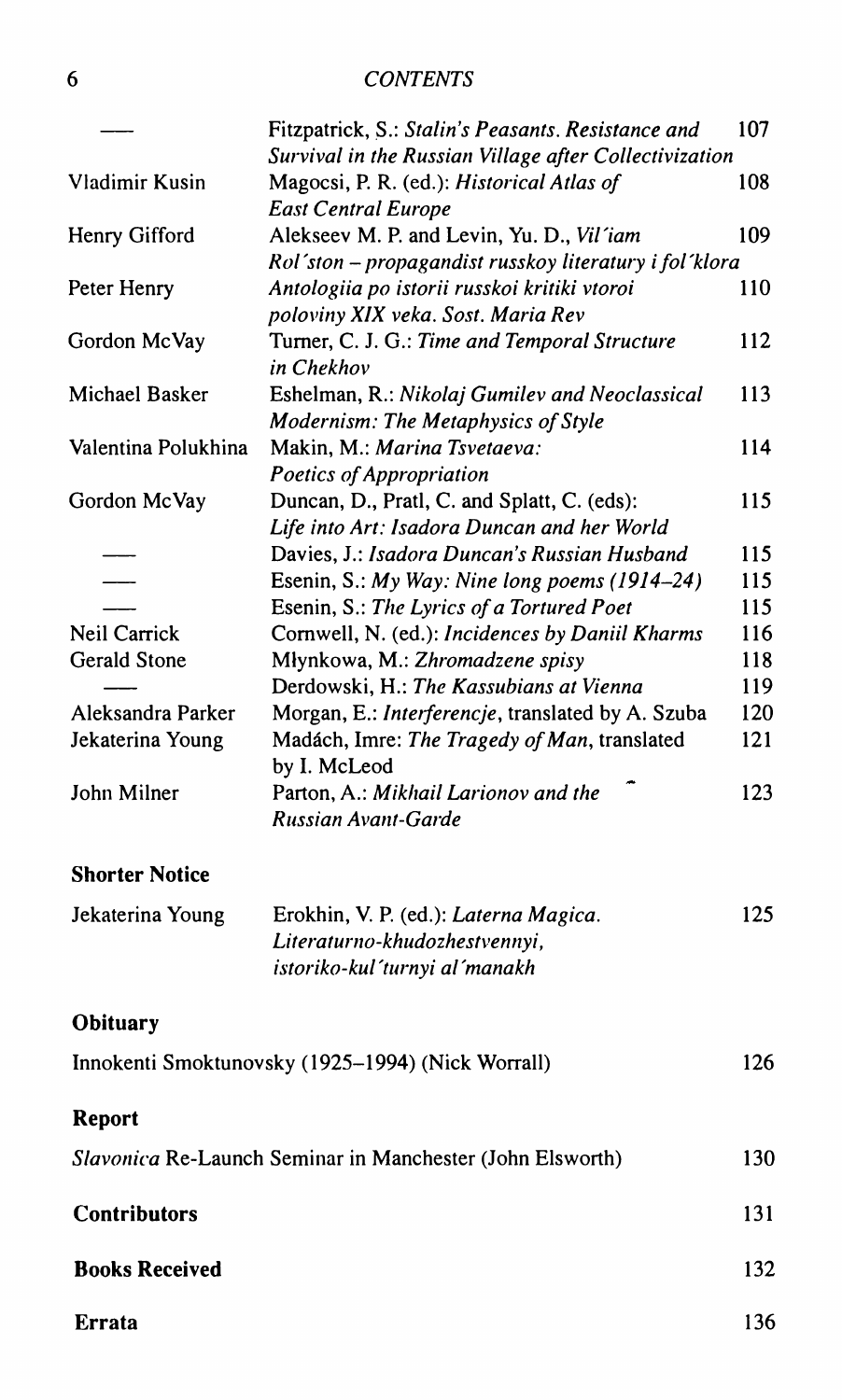## **REALISTS AND IDEALISTS: THE CASE OF VIACHESLAVIVANOV VERSUS ANDREI BELYI**

## **Roger Keys**

The general outlines of Andrei Belyi's personal and artistic relationship with Viacheslav Ivanov have been well delineated by Georges Nivat in his article 'Prospéro et Ariel',<sup>1</sup> and many of the remaining gaps in our knowledge will doubtless be filled by the Russian scholar Nikolai Kotrelev when he eventually publishes his long-awaited redaction of the correspondence between the two writers. The points of contact and divergence between their theories of art and symbolism have also attracted a good deal of expert critical attention since Johannes Holthusen first analysed the subject in his 1957 Habilitationsschrift Studien zur Asthetik und Poetik des russischen Symbolismus.<sup>2</sup> What I wish to do in this article is to revisit certain aspects of the Realist/Idealist controversy which sprang up between the two writers during 1908, in order to focus not so much on the theoretical surface of the debate, as on its underlying personal and religious implications, implications which would cast light on the deeper meaning of Belyi's artistic achievement in the period up to and including the writing of Petersburg, implications which would sour his relationship with Ivanov thereafter and for which Belyi seems to have been unable to forgive him. As everybody knows, the body of aesthetic theory which Belyi produced in the period to 1912 presents interpreters of his work with enormous problems. Many of the articles were written at great speed for the periodical press, and this helps to explain what John Els worth has described as Belyi's 'tendency to start afresh each time he sets pen to paper, to re-formulate in new terms ideas that have been expressed before.'<sup>3</sup> But it was not just a question of repetition. Belyi placed excessive reliance on using the conceptual schemes of other thinkers as springboards for developing his own ideas. The result was that all too often both his own philosophical positions and his adopted frames of reference disappeared in a mass of well-nigh impenetrable theoretical jargon. All sense of logical development might collapse. This wilful loss of perspective within the individual article was compounded in 1909 and 1910 when Belyi came to select material for inclusion in three volumes of his essays.<sup>4</sup> Chronological order was largely abandoned in favour of grouping articles according to supposedly thematic or stylistic criteria which were either not easy to detect or quite superficial. Schopenhauer, Nietzsche, Kant, the neo-Kantians, Humboldt, Potebnia - all might be grist to the mill of Belyi's 'theory of symbolism', but the result was unlikely to be a model of enlightenment for those who made the attempt to follow it.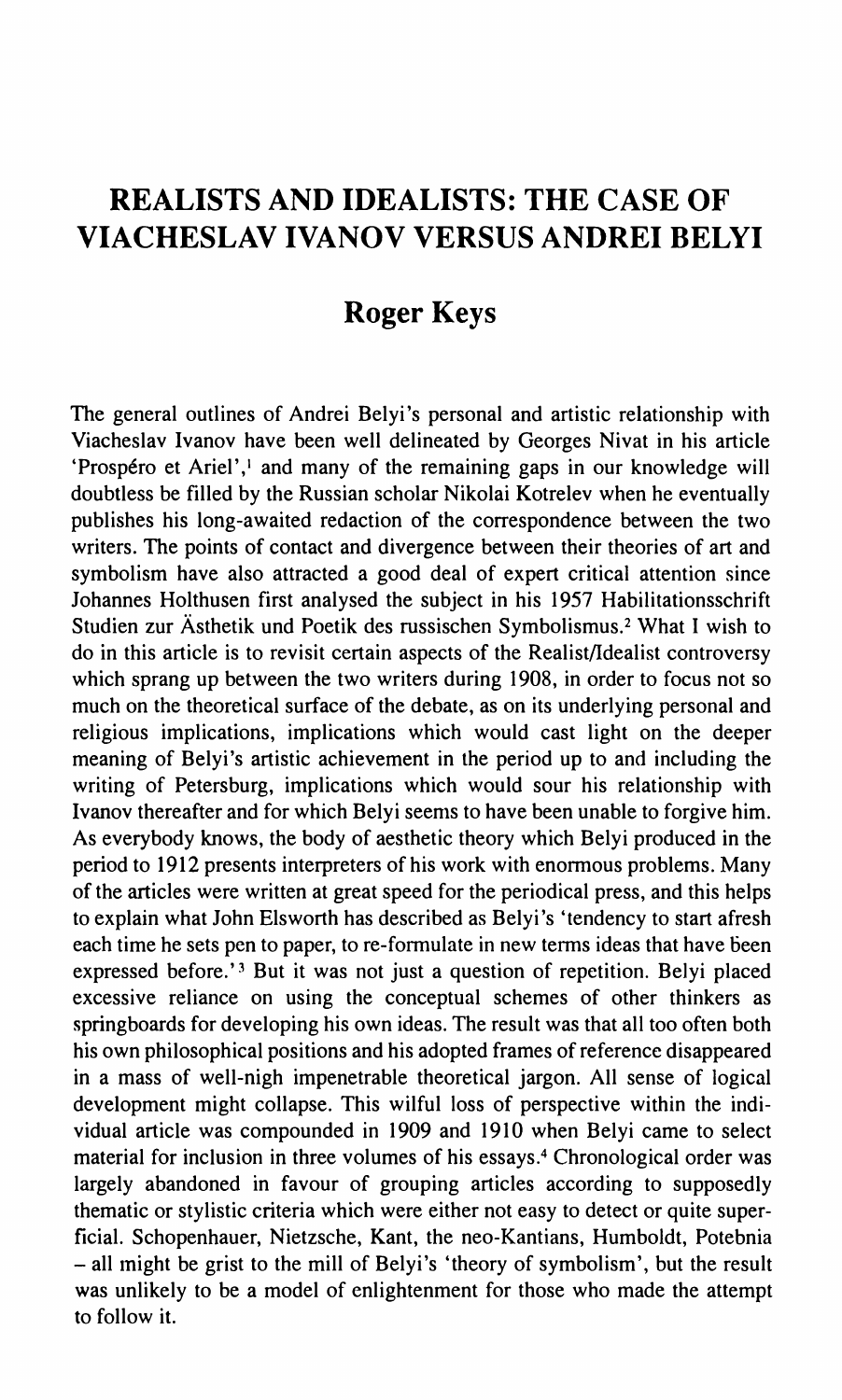Not surprisingly, Belyi was at pains in his later memoirs to explain exactly what it was that he had been trying to achieve in that rather haphazard corpus of writing. 'By symbolism', he said, 'I meant artistic-creative activity within us; by theory of symbolism I meant the answer to such questions as: how is it that this activity within us is possible and what are the principles which direct it? This activity 1 saw as being autonomous, primary, integral, determining not only artistic creation, but also the creative nature of our thoughts and actions, both as individuals and in society.'<sup>5</sup> This retrospective attempt on Belyi's part at rescuing order from apparent chaos seems clear enough and emphasizes an immanent, 'this-worldly', perhaps even Nietzschean strain in his thinking about art and artistic creation that came to be present fairly early on. But what does not emerge from Belyi's later discussions of the subject is any clear indication of how this view of art evolved from, or might at least be reconciled with, his attempts elsewhere to define 'symbolism' as a 'method for depicting [Schopenhauerian] Ideas in images'<sup>6</sup> or 'symbols' as Solov'evian 'windows on eternity.'<sup>7</sup> In fact, his 'theory of symbolism' went through several complex transformations during the period to 1912, not all of them logically congruent. He seemed a past master at pointing in different philosophical directions simultaneously without appearing always to be aware that he was doing so.

We know from Belyi's diaries that his earliest view of art was almost certainly influenced by his reading of Schopenhauer and was based on a belief that it is possible to acquire knowledge of the 'world beyond' through the contemplation of artistic 'symbols'.<sup>8</sup> The desire to possess such certain knowledge would remain a constant factor in Belyi's psychological development throughout the years that followed, as would his conviction that the artist and his art were of crucial importance in attaining it. What changed from time to time was his view of the way in which the artist gained access to such truths and of the processes by which his art might mediate them to others. It was difficult to find a place for the 'creative imagination' in his early theory, of course, because there the artist was regarded primarily as a clairvoyant able to glimpse pre-existent 'noumenal' truths and his language as a transparent, corresponsive medium enabling him to communicate such 'transcendent' knowledge to others with a minimum of distortion. Now Belyi actually claimed that, while he was writing Part Two of the Dramatic Symphony, he could definitely feel that somebody else's hand was moving his pen. 'Never did I write as instinctively as on that night,' he tells us.<sup>9</sup> And yet this entirely passive view of the artist's role in communicating 'transcendent' truths could hardly have accorded well with his experience of what it was like – on other occasions – to be a writer exercising his creative imagination or, indeed, to be a reader necessarily denied direct access to the 'divine' inspiration of others. There was no room for the specifically aesthetic moment in his early theory, in other words, or for the notion of individual creative truth which it implies. Belyi approached the problem on a number of occasions. In 'The Forms of Art', for example, he wrote that the 'inner truth' of what the artist depicts 'may be understood variously. One and the same scene, depicted by many painters, will be refracted, in Zola's expression, through the prism of their souls. Each artist will see different aspects of it. Therefore individualism is to some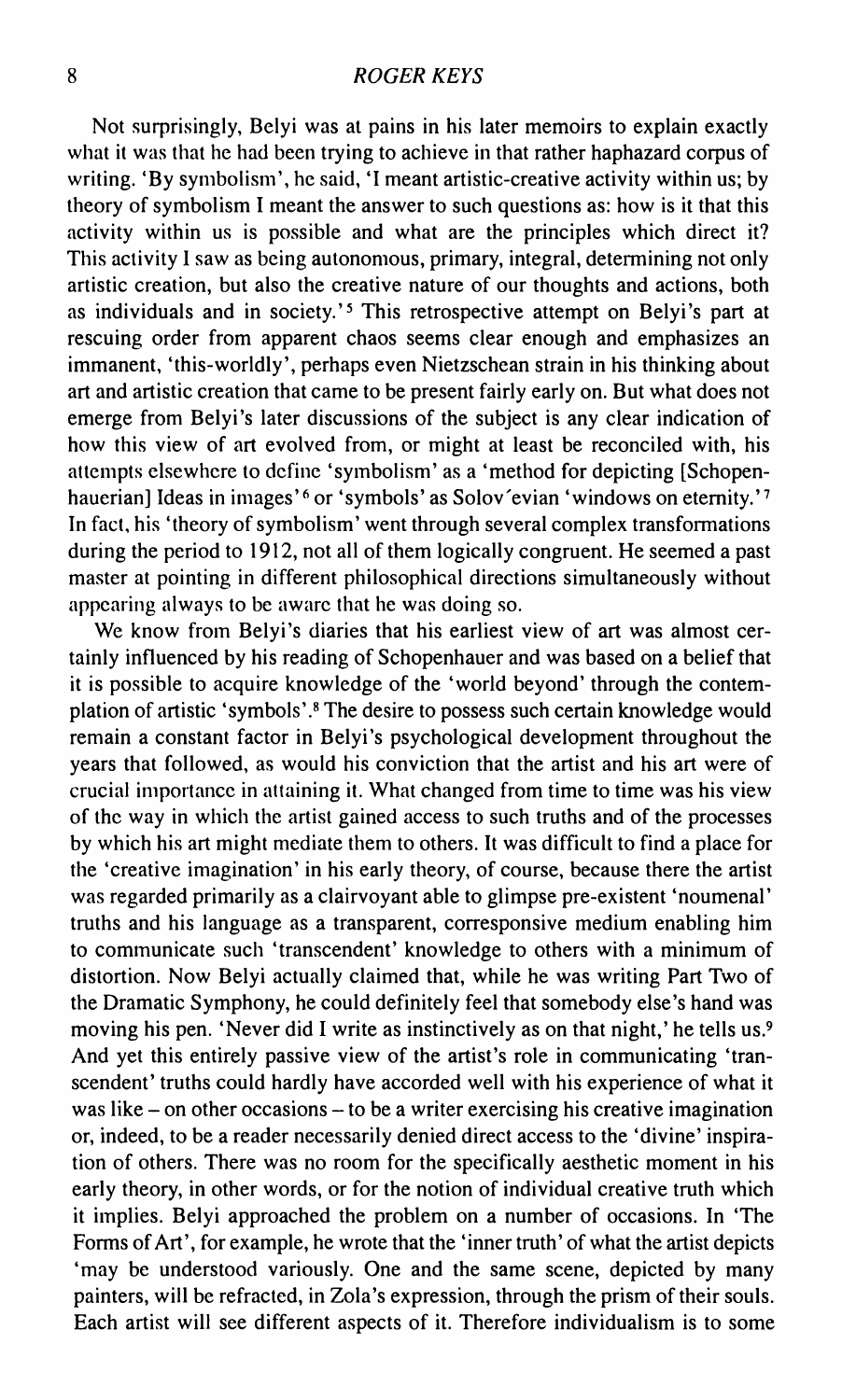extent essential in painting.' <sup>10</sup> But what was effectively an acknowledgment of 'impressionism' did not prevent his asserting a few pages later that 'reality is not how it appears to us [...] Reality as we know it is different from reality as it truly is.' <sup>11</sup> And he was in no doubt, any more than Schopenhauer had been, that it was possible for art and the artist to penetrate the 'deceptive veil of Maia' that lies between us and the 'real world'. As he wrote in an article of 1904, disowning Kant's apparent denial of the possibility of metaphysics: 'It is only beyond the gates of critical philosophy that genuine symbolism begins.'<sup>12</sup>

Belyi was quite right to regard the main burden of his early theory as being 'anti-Kantian', therefore,<sup>13</sup> or at least directed against the conclusions of the first Critique, and yet he was simultaneously exploring other areas whose theoretical rationale was precisely the opposite, for example, his concern with the laws of aesthetic perception and his interest in the sensuous embodiment of individual 'forms of art'. He tried several times to assert the validity of 'symbolism' as a 'method for combining the eternal with its manifestations in time and space,' $14$ but articles like 'Simvolizm kak miroponimanie' rarely rose above the level of rather mechanical attempts at conflating immanent and transcendent postulates. More fruitful, although nowhere theoretically sustained, was the process by which Belyi became gradually aware that artistic images, as well as being transcendent bearers of pre-established meaning, might also symbolize or 'express' states of consciousness within the writer's own psyche and, by extension, within that of his fictional characters as well. We can see this, for example, in the development of his attitude towards Chekhovian 'impressionism' and in his gradual acceptance of 'mediated' as opposed to 'unmediated' lyricism.<sup>15</sup> Evidence of this changing attitude could be seen in his creative work as early as 1898 (viz. the 'sceptical' mystery drama, 'He Who Has Come'),<sup>16</sup> but it was not until 1907 or thereabouts that any particularly clear indications of his move towards a more immanent, 'expressive' aesthetic as opposed to a transcendent, 'mystical' one, began to appear in his critical and theoretical writings.<sup>17</sup> In an article published during September of that year he ventured to suggest that 'symbolic art aims at revealing the inner meaning of the image, regardless of whether we acknowledge that meaning to be the expression of our own experience or to be something eternal (a Platonic Idea as they say).<sup>'18</sup> And by October he was able to risk omitting references to the 'transcendent' dimension entirely. 'A characteristic feature of symbolism in art,' he said, 'is the desire to use an image taken from reality as a means of conveying an experienced content of consciousness. The dependence of images of the visible world on the conditions of the consciousness which perceives them, moves the centre of gravity in art away from the image itself to the way it is perceived. Thus realism turns into impressionism [...] The image, as a model of the experienced content of consciousness, is a symbol. And the method of symbolizing experiences by means of images is symbolism.'<sup>19</sup> But Belyi seemed unaware of the implications which his new 'expressive' theory was bound to have for the claims which he continued to make elsewhere for the transcendent authority of Symbolist artists as revealed in their art. The fundamental ambiguity of his position cut no ice with at least two of his Symbolist colleagues, however, the St Petersburg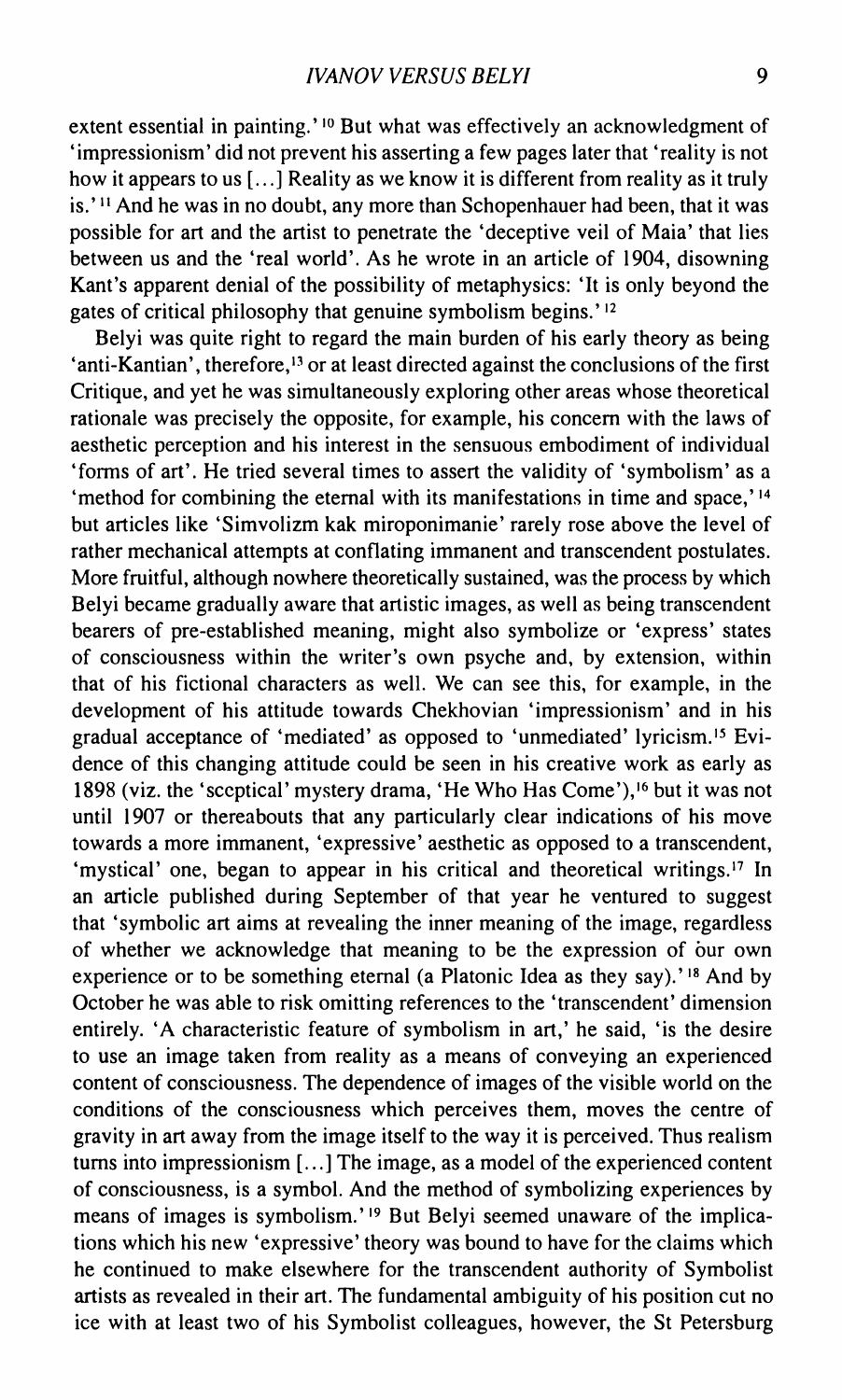poet and theoretician, Viacheslav Ivanov, and the leader of the Moscow 'school', Valerii Briusov.

The confusion of ends and means had bedevilled critical and aesthetic discussion in Russia since the time of Belinsky, of course, but some methodological order had been brought to the subject by Briusov and Ivanov in the early years of the century. Both wrote repeatedly and unambiguously of the epistemological boundaries which divide art and religion. Briusov confessed to Blok, for example, that he wished only to be a 'composer of verse, an artist in the narrow sense of the word – whatever exceeds that will be achieved by you younger ones.'<sup>20</sup> And Ivanov would eventually suggest reviving the word 'poet' in its original sense - 'the poet as a personality ("poetae nascuntur") as opposed to its use in our own day which aims to reduce a high appellation to the level of "artist-versifier acknowledged as gifted and skilled in his own technical sphere".'<sup>21</sup> Briusov and Ivanov may have held polar views of which was of the greater value, therefore - art itself or the personal beliefs of the artist - but at least they were agreed on a logical definition of what it was they were appraising. They rarely succumbed to what the British philosopher Collingwood would call the 'fallacy of precarious margins', when typically 'a combination of art and religion is elliptically called art, and then characteristics which it possesses not as art but as religion are mistakenly supposed to belong to it as art.'<sup>22</sup> Not so Belyi, who, for reasons of his own, was nowhere so consistent as in the blurring of such distinctions.

Disputes concerning the relative merits of ideological as opposed to formal criteria were a regular occurrence in Symbolist circles during the first decade of the century, of course, and most of the disagreements appeared to involve Belyi. As always, there was more to this than met the eye, however, since Belyi on other occasions was far from denying the validity of the formal approach to art. The exchange which took place between him and Briusov on the pages of Vesy during 1905 was entirely typical. Briusov had taken exception to what he took to be his colleague's blind adherence to religious criteria as revealed in his article, 'The Apocalypse in Russian Poetry'. 'You can say what you like,' wrote Briusov, 'but it is possible to value poets by the vices and virtues of their poetry alone, and by nothing else [...] You [, however,] evaluate poets by their attitude to the "Woman clothed with the sun".<sup>'23</sup> Belyi agreed that his particular way of expressing himself on this occasion might have merited Briusov's censure, and he went on to state quite firmly that in his opinion literary criticism should be rooted in 'awareness of the idea that artistic works are independent of adjacent areas of activity (like those of religion, society and science).' But, he wondered, did he really need to keep on proclaiming ad nauseam a commonplace which had long been known to the two of them? And was Briusov really attempting to exclude the possibility of employing what he called 'other methods' in relation to art? $24$ 

Like Briusov at this time, Ivanov also insisted on drawing a clear and logical distinction between the gifted individual or 'prophet' on the one hand, who claims privileged knowledge of the ends of existence, and the creative artist on the other who, while he may happen also to be such a gifted individual, is unable to claim prophetic authority by virtue of his art alone. In the first case the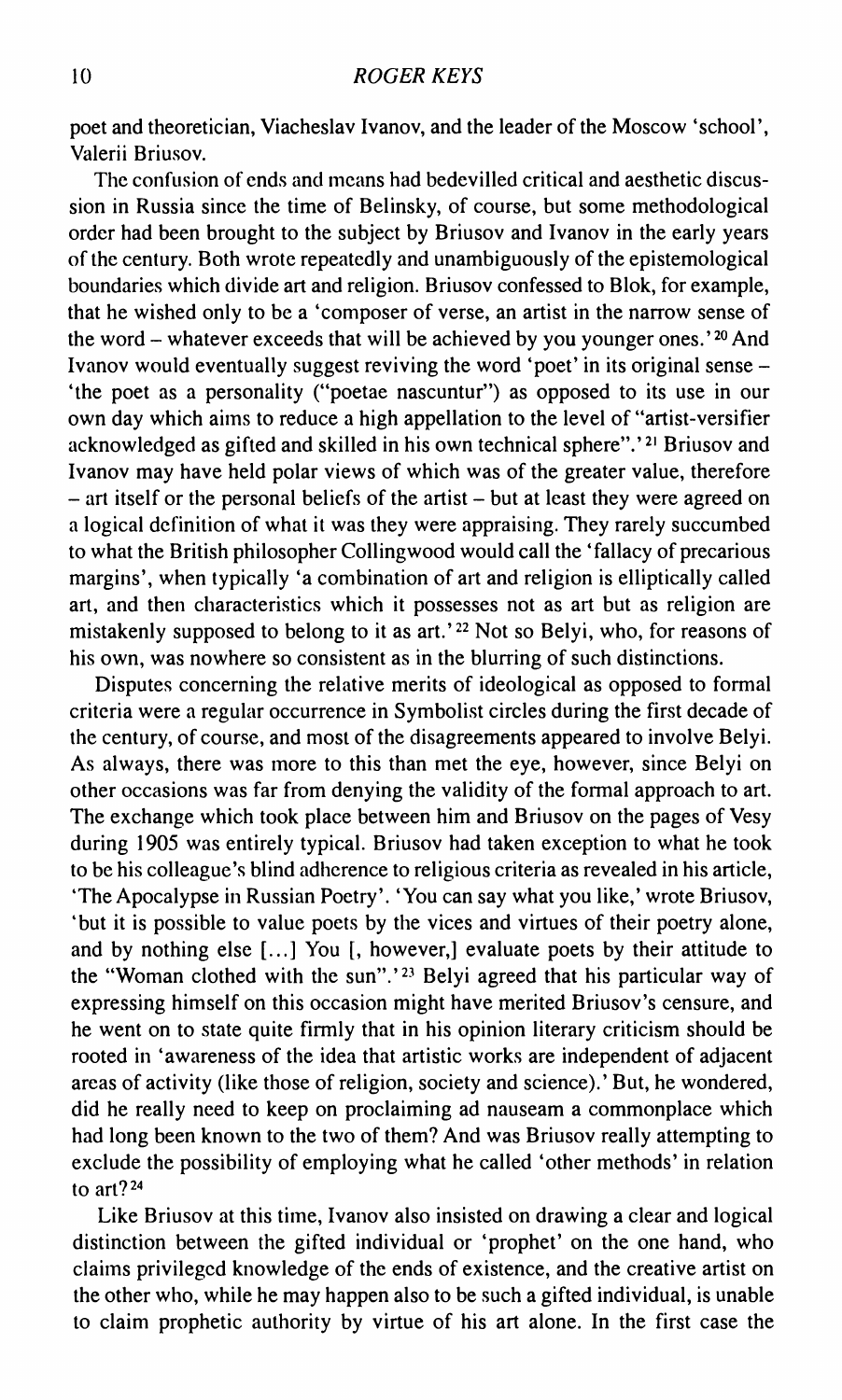individual might 'rise' a realibus ad realiora, but if he were to attempt to express that superior knowledge through the medium of art, then he would have to 'descend' a realoribus ad realia in order to do so. The basic outline of this idea had been expressed by Ivanov as early as 1905 when he had written in Vesy: 'We mortals are unable to perceive the Beautiful except through the categories of earthly beauty [...] For us there can be no beauty should the precept: "Remain faithful to things Earthly" be breached.'<sup>25</sup> Having defended the autonomy of the aesthetic realm in this early article, he went on in later ones to consider in greater detail the position of the artist himself who, as an individual, might or might not have genuine faith in the existence of some transcendent order. Since this was a question of the poet's personal belief, it stood outside the realm of art entirely, and to the extent that the poet's creed could be directly communicated through what he wrote, it would be at the level of a personal, lyric intuition, no more.<sup>26</sup> Such poets might then be called 'realistic symbolists' in the ontological sense of the word, as opposed to artists who lacked such 'essential' intuitions. These he referred to as 'idealistic symbolists'.<sup>27</sup> The latter, he declared, would look to the 'enrichment of their own perceiving Selves [...] The mystery of the thing [-in-itself], the res, would be almost forgotten. On the other hand, the luxuriant splendour of their all-cognising and all-experiencing Selves would be royally enhanced.' For idealistic symbolists 'the symbol, being merely a means of artistic representation, is nothing other than a signal designed to establish contact between isolated individual consciousnesses.' For realistic symbolists 'the symbol is also a principle linking separate consciousnesses, of course, but here collective unity is achieved through the mystical vision of a single objective essence, one and the same for all.' Finally, in order to ensure that the topical relevance of his words did not escape his intended audience, Ivanov suggested that 'both these streams have entered the veins of contemporary Symbolism, making of it a hybrid phenomenon, its Janus-like unity as yet undifferentiated, and one which will rely on the fortunes of its subsequent evolution to reveal as separate entities the two outwardly unified but inwardly warring elements of which it is composed.'

Ivanov's critique was particularly forceful, therefore. While naming no names, he had not scrupled to refer to one of the 'two elements in contemporary symbolism' as 'illusionism', 'aesthetic idealism', 'devotion to beauty as an abstract principle'. For such poets, he said, 'the phenomenal world is the mirage of Maia.' But alas! for them 'the veil of Isis conceals not even a statue, perhaps, but emptiness, "le grand Néant" of the French decadents.' Belyi's response was immediate. 'All the time I have wanted to believe you, but I can detect a kind of duplicity in you,' he wrote in a letter. 'Your paper contains a latent, camouflaged attack against Moscow. [...] You say to me in private that idealism and realism in contemporary symbolism are two elements warring in the soul of the artist, whereas your paper contains nothing of the kind: there you talk about two trends [in Symbolism: 'techeniia'].'<sup>28</sup> 'Why did Mr Ivanov need to create this "bogyman" of his - symbolic idealism?' he wondered elsewhere. 'Obviously to brand somebody. But whom?  $[...]$  I must state that Mr Ivanov is not the only person who accepts the reality of symbolism and the providential significance of the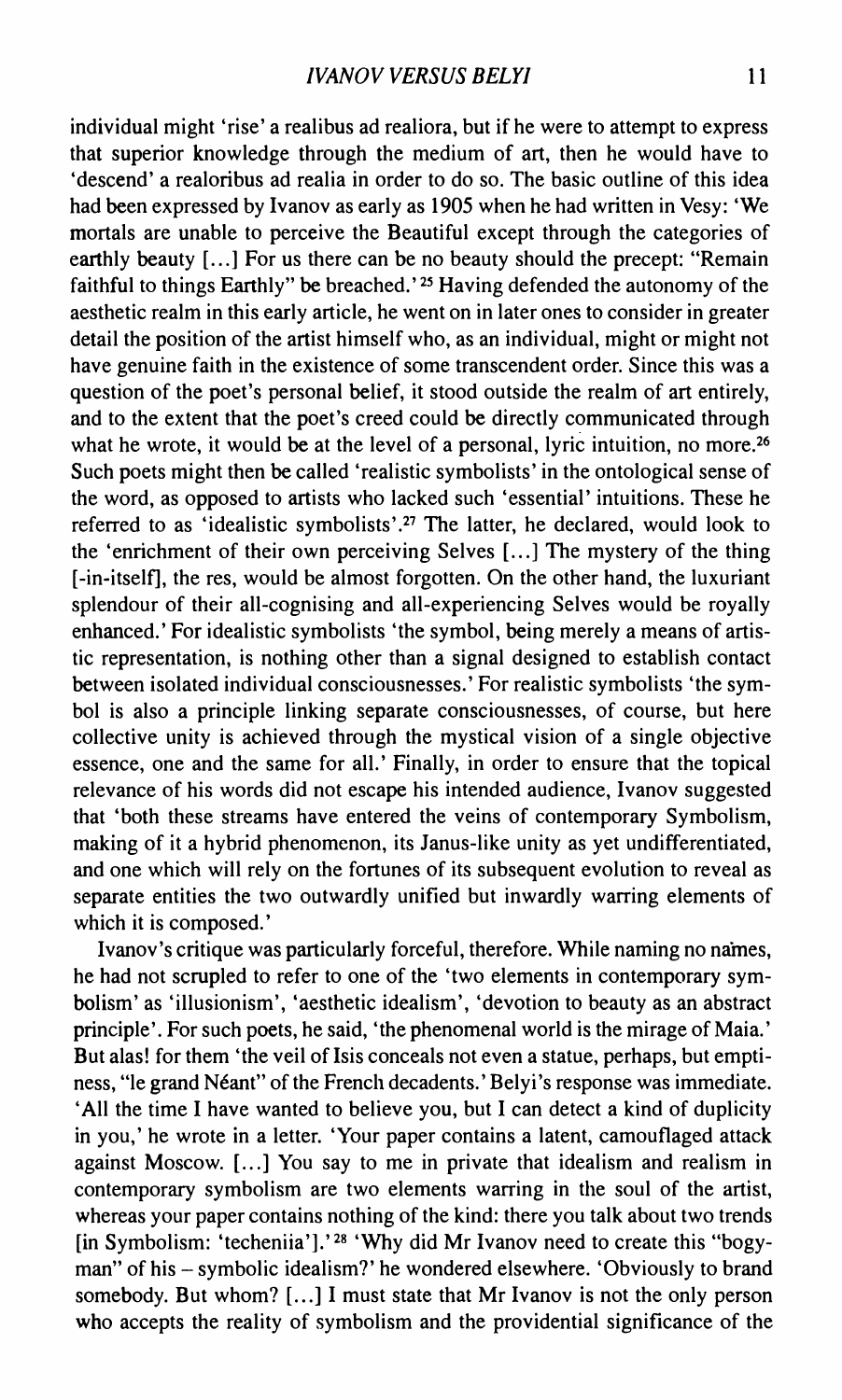artist. We all expressed ourselves repeatedly on this subject in earlier years well before he appeared in the role of prophet.'<sup>29</sup> These words were eventually omitted from the feuilleton which Belyi published under his own name in Vesy for May, 1908, but what was printed was strong enough. Personal insult could not conceal the fact that Ivanov had hit his mark, however ('undermining trust in the reality of the religious experience of others,' Belyi protested).<sup>30</sup> This was not simply another stage in the polemic which had developed between the Moscow Symbolists and the St Petersburg 'mystical anarchists' grouped around Ivanov and Georgii Chulkov. The poet's words had reached to the heart of the emotional, philosophical and creative predicament in which Belyi found himself. The idea that there might be no transcendent order beneath creation was a possibility which he could scarcely bring himself to acknowledge, and yet, as Ivanov had realised, what else could underlie his inveterate tendency to pay lip-service to the formal integrity of art in one place while seeking proof of transcendence from it in another?

The question of whether Belyi's 'theory of symbolism', as it emerges from his myriad articles and reviews, is fundamentally metaphysical or not has been subjected to rigorous and exhaustive analysis by Steven Cassedy.<sup>31</sup> Does his theory, Cassedy asks, 'in its most comprehensive and far-reaching form, base its claim of universality [...] on any belief in the existence of a being or realm of experience that transcends the limits of ordinary knowledge and to which conscious subjects have access only through means other than those of ordinary knowledge?' In other words, is metaphysicality 'an intrinsic attribute of symbolism' as Belyi understands it, or is 'symbolism' simply a procedure 'placed in the service of other philosophical systems that may or may not be metaphysical?' (p. 286). Cassedy arrives at the conclusion that, while Belyi's theory 'has its formal origin in systems that are indeed metaphysical [e.g., those of Schopenhauer and Solov'ev], while it even, at times, masquerades as a metaphysical system in its own right, it is in fact a purely formal theory' in the Kantian sense. 'The purpose of Belyi's theory of symbolism,' he adds, 'is to describe the formal process by which conscious subjects universally produce meaning, regardless of what that meaning might be' (p. 287).

Cassedy goes on to draw an interesting analogy between Belyi's idea that 'inner experience' is 'symbolized' in the concrete products of human creative activity and the concept of the icon in Orthodox theology.<sup>32</sup> An icon is said to embody the 'duality of Christ's nature, the co-existence in Him of a transcendent (divine) component and an immanent (corporeal) component [...] When an icon-painter paints an icon or image [...] he is meant to bear in mind and imitate an original image based on an actual, visual experience of that subject [...] The image is thus meant to be an accurate reproduction of an original, and not something to which the painter contributes an imaginative element of his own [...]. The beauty of the icon is thus not meant to be appreciated for the aesthetic pleasure it produces, but is seen as a concrete embodiment of the Divine Grace it represents.' Cassedy's point is that, while Belyi's system is 'iconic through and through', it is only formally so in relation to the 'truth' which it may be said to embody. For, to narrow discussion to the aesthetic realm once more, in a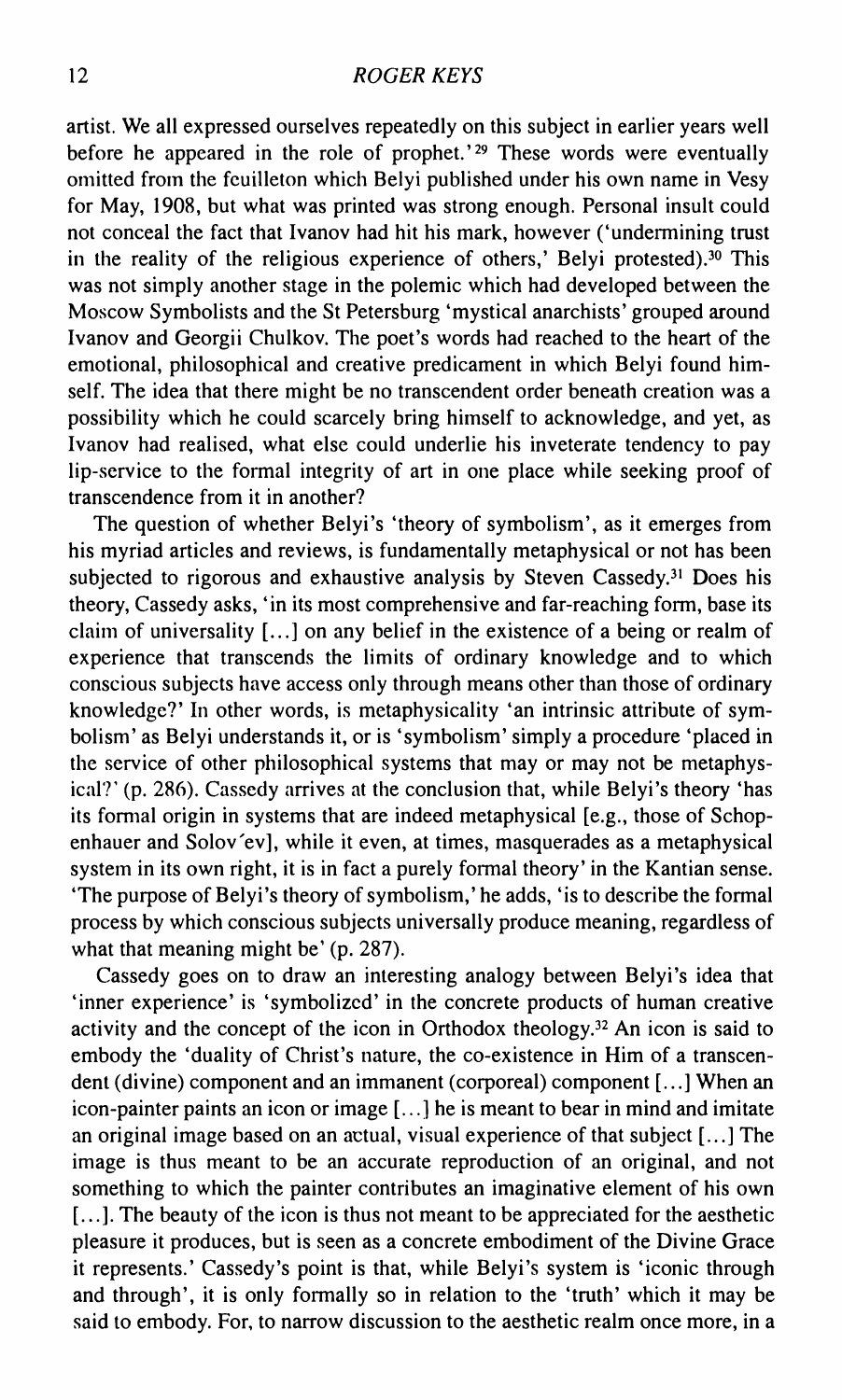world in which the unity of religious belief has disintegrated, what unites religious truth and artistic truth can only be the coincidence of religious faith and poetic talent in the individual artist. Briusov accepted this,<sup>33</sup> as did Blok in his various discussions of contemporary 'lyricism'.<sup>34</sup> And Ivanov constructed just such an 'iconic' system with his theory about the prophet's 'ascent' ad realiora and the artist's corresponding 'descent' ad realia. Where Ivanov differed from Belyi was that he, like Kant, was willing to 'surrender the power of cognising, [...] to abolish knowledge, to make room for belief.' <sup>35</sup> This was something which Belyi could never bring himself consciously to do. As John Els worth has written: 'His was not a traditionally religious temperament. The separation of the immanent and the transcendent, and the clear distinction between knowledge and faith, were contrary to his view of the world. The religious impulse coexisted in him with a rigorous rationalism,' and, he concludes, 'they are never quite resolved in his theory of symbolism.' 36

Belyi's thought continued to develop along similar lines for a number of years - until his first serious encounter with the anthroposophical system of Rudolf Steiner in 1912, in fact. Whether attempting to resolve the contradiction between Christian eschatology and Nietzschean relativism on the one hand,  $37$ or trying doggedly, as Cassedy puts it, to 'bridge the gap separating Kant's first Critique from his second and third' on the other, $38$  he was haunted by a single dilemma: the circle of faith refused to be squared by the certainty of knowledge. In the years that followed their earlier polemic Ivanov would lay his finger on the wound again and again, nowhere more clearly than in his 1916 review of Petersburg, 'Vdokhnovenie uzhasa', 'The Inspiration of Terror'.<sup>39</sup> Depicting Petersburg as the 'point of purchase of forces sent by the Devil to produce delusion ('navozhden'e') throughout Russia', Belyi, Ivanov argues, 'knows the Name at the sound of which all these spirits will melt like wax in the face of fire. But this Name, it appears, is not enough for him: superstitiously he casts about him for the Bearer of that name: might he not be visible somewhere or other?' And the author parades before his characters the lonely figure of someone 'sorrowful and tall with fingers turning numb'. Is this doubtful and evasive excuse for a Christ-figure, who more resembles a corpse than anything else, not itself a delusion called forth by terror and mortal anguish, Ivanov muses. Do we not see here that threshold called 'Terror' from which the Russian poet imperiously tears the veil 'to reveal the innermost recesses of the subtlest consciousness of an epoch which has lost its faith in God'?

Belyi's conversion to the doctrines of Rudolf Steiner was fully congruent with what Ivanov had perceived as his desire to gain certain knowledge in the here and now of the world beyond. Although initially curious about Belyi's anthroposophical experiences, Ivanov remained sceptical about the doctrine and was unable to sympathize with what Belyi regarded as the most important ideological and personal development of his life. The last letter of substance written by Belyi to Ivanov is undated, but was most likely written in early 1919. It appears never to have been posted by Belyi and so remained in his archive, unnoticed by Georges Nivat when he did his research on the two poets' correspondence.<sup>40</sup> The reasons why Belyi may have thought better of sending it will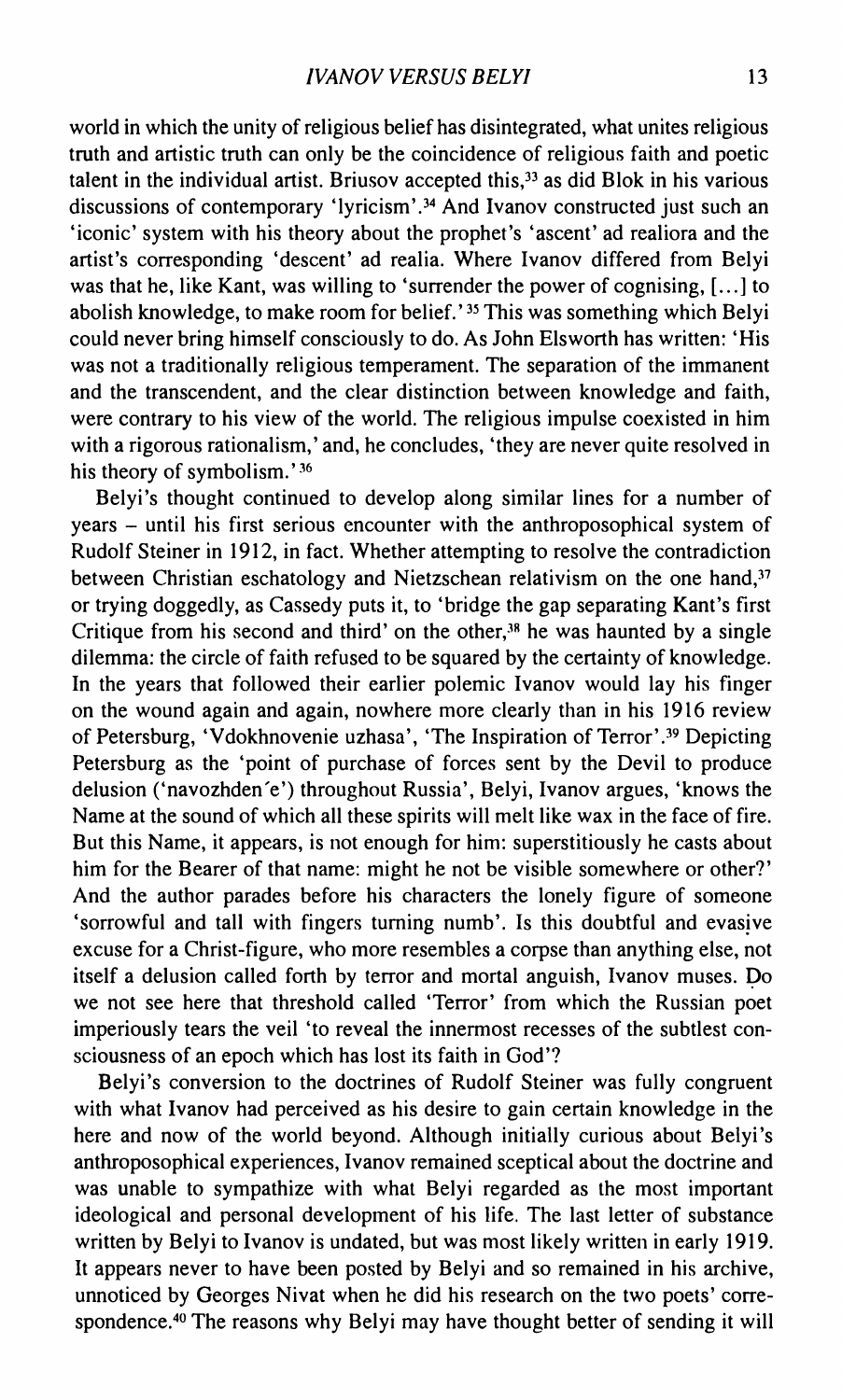be obvious, for its tone of anger and hurt at being, as he saw it, undervalued yet again in the seriousness of his spiritual endeavours and the depth of his suffering, are without precedent in his correspondence.

Our last meeting showed me clearly, after I had returned home, that: yes, we can engage in a friendly exchange of 'points of view', but that converse between us will never arrive at the deed, where we are bound together in His Name ('Where two or three are gathered together in my name, there am I in the midst of them'). This can never exist between us; you may preach Christianity; I also; we may exchange the cleverest of 'points of view'; these 'exchanges of opinion' (however 'sensitive and 'deep-feeling' you may be) will for me be nothing more than a 'pineapple in champagne'<sup>41</sup> ...And the cosiness of these 'nocturnal' conversations, their 'bourgeois quality' sickens me. My entire standing out against you is not expressible in logical terms: I am sickened by the whole structure of your life  $-$  egotistical, cosy as it is; your life nauseates me, so far as I can observe it from outside to be devoid of love, devoid of sacrifice; your spiritual cravings all seem to me to be the fine detail of a 'pineapple in champagne'. Where is your deed? Where is your sacrifice? I know that you may counter: 'And where is your deed?' To this, however, I would reply: 'If we cannot see into the kernel of one another, then nothing but conversation can take place between us.'

My path lies with those dear, kindred, and close souls whose lives are imbued with an inner, spiritual core, in the face of which you Pharisee-Epicurean-literary-celebrities raise your heads: for you, of course, it is incomprehensible that I should be with them, and not with you, the 'illustrious' and 'venerable': believe me, however: I feel as warm and happy with those anthroposophist friends and those young souls who approach us as I feel bored when I am in the company of the 'celebrities' [...].

You have no path, you have no truth, you have no deed!

Dear Viacheslav, you asked me to be truthful: and I am being truthful. It is very difficult for me to express this to your face, for you always charm one with the riches of your mind and the brilliance of your talent and the kindness of your heart: but I know that in the spirit you are poor, that in the spirit you are not kind. This is the fact of my deep understanding of you (it is not a question of logic, but of 'conviction'). And so, from the deepest spiritual sources where my love for you dwells, I say to you: 'Do not strut like a peacock. Forsake your splendours: repent, purify yourself; cry and weep. What is there for you to repent of? May your own 'I' give you the hint (as for me, I have nothing to do with it). You are free to take offence. But that is not the point. I promised to tell you my truth. And I say to you 'Repent!'

I remain your devoted and loving B[oris] Bugaev.<sup>42</sup>

Despite the friction caused by Belyi's vituperative attack on Ivanov's pro-war stance and subsequent anti-revolutionary position ('Sirin uchenogo varvarstva' ['The Siren-Bird of Scholastic Barbarism'], 1918),<sup>43</sup> the two writers collaborated on early issues of the journal Zapiski mechtatelei (Notes of Dreamers)<sup>44</sup> and met frequently in Moscow until March 1919 when Ivanov's name appears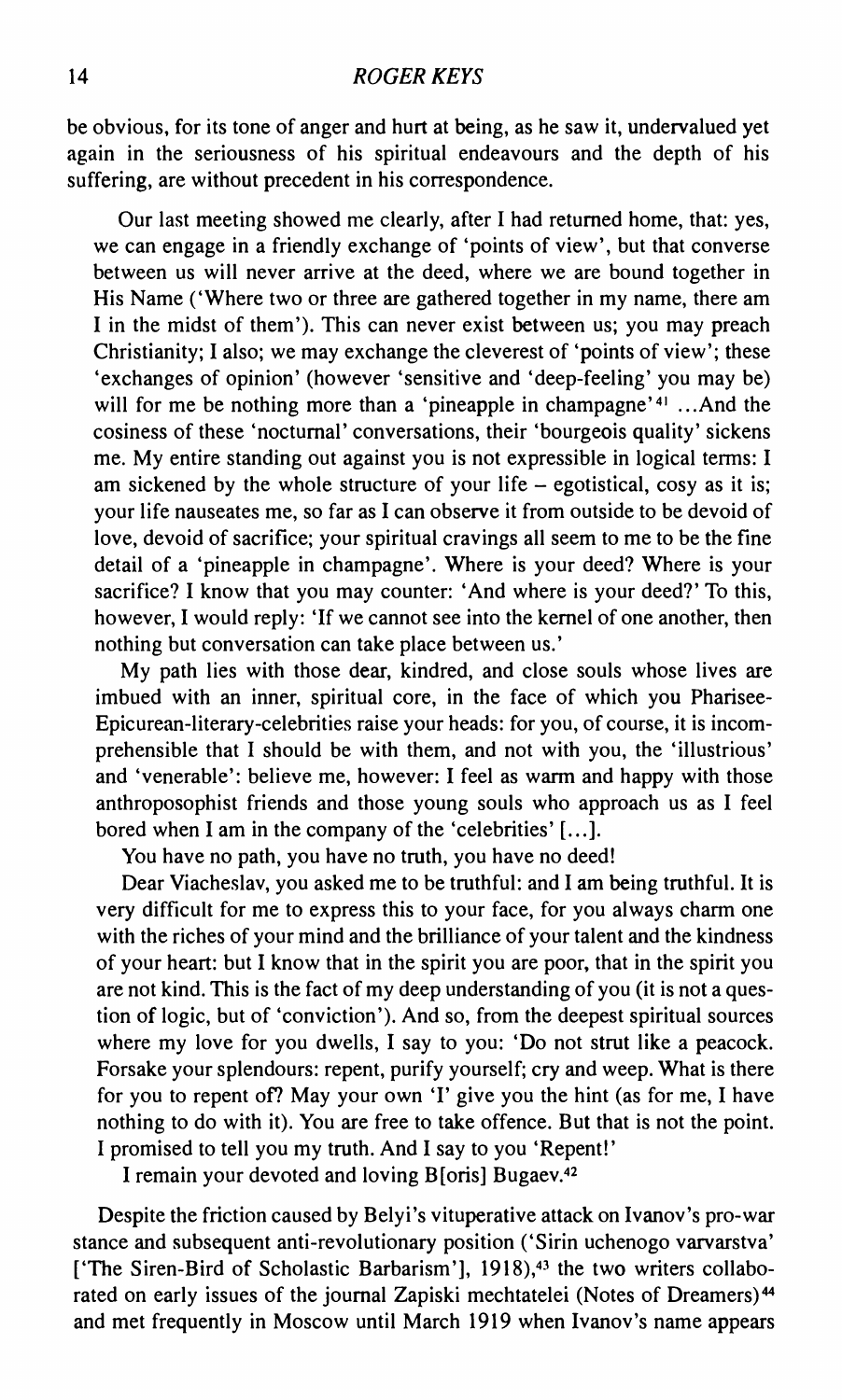to vanish from Belyi's 'Rakurs dnevnika' ('Abbreviated Diary').<sup>45</sup> In October 1920 Ivanov and his family left Moscow for Kislovodsk and later Baku where they remained for nearly four years. Belyi meanwhile departed Moscow for Germany in October 1921, not returning to Russia till two years later. At the end of May 1924 Ivanov was summoned to the capital to speak at the conference being held to celebrate the 125th anniversary of Pushkin's birth<sup>46</sup> – but this final opportunity for a rapprochement with Belyi did not take place. As John Malmstad has noted: 'No one had invited Ivanov's Symbolist colleague to take part or even to attend, and on 28 May he had left Moscow for the Crimea to spend the summer at the Koktebel' colony of Maks Voloshin.'47 Belyi eventually returned to the capital on 12 September, a fortnight or so after the departure of Ivanov and his family for Italy, whence they never returned. He and Belyi were never to meet again.

#### NOTES

- 1. 'Prospéro et Ariel: Esquisse des rapports d'Andrej Belyj et Vjačeslav Ivanov', Cahiers du monde russe et soviétique, vol.25/1, 1984, pp. 19-34.
- 2. Gòttingen, 1957.
- 3. *Audrey Bely: A Critical Study of the Novels, Cambridge,* 1983, p.8.
- 4. *Simvolizm,* M. , 1910; *Lug zelenyi,* M. , 1910; *Arabeski,* M. , 1911. He described his criteria of inclusion in *Mezhdu dvukh revoliutsii,* L. , 1934, p.376.
- 5. *Nachalo veka,* M.-L. , 1933, p. 114.
- 6. 'Okno v budushchee', Vesy, 1904, No. 12; reprinted in *Arabeski,* p. 139.
- 7. 'Krititsizm i simvolizm', *Vesy,* 1904, No.2; reprinted in *Simvolizm,* p.29.
- 8. A . V. Lavrov, 'Iunosheskie dnevnikovye zapisi Andreia Belogo', *Pamiat*niki kul'tury. Novye otkrytiia. Ezhegodnik 1979, L., 1980, p.119. Diary entry for 1898. Cf. Belyi's words in the second version of his 'Vospominaniia o A. A. Bloke' (in *Epopeia*, 1922, No. 1, p.255.): 'By the word symbolism we understood something like the *genuine reality* of our perception of the spiritual world through images provided by the world of art.' \*
- 9. 'Material к biografii (intimnyi), prednaznachennyi dlia izucheniia tol'ko posle smerti avtora', written 1923, RGALI, fond 53, opis' 2, ed. khr. 3, entry for May, 1901.
- 10. 'Formy iskusstva', *Mir iskusstva,* 1902, No. 12, reprinted in *Simvolizm,*  p.159.
- 11. Ibid., p. 165.
- 12. 'Krititsizm i simvolizm', *Vesy,* 1904, No.2, reprinted in *Simvolizm,* p.29.
- 13. *Nachalo veka, p.6.*
- 14. 'Simvolizm kak miroponimanie', Mir iskusstva, 1904, No.5; reprinted in *Arabeski,* p.225.
- 15. See R. J. Keys, 'Andrey Bely and the Development of Russian Fiction', *Essays in Poetics,* 1983, Vol. 8, No. 1, pp.29-52.
- 16. See R. J. Keys, 'Bely's Symphonies' in *Andrey Bely: Spirit of Symbolism,*  ed. J. E. Malmstad, Ithaca and London, 1987, pp.21-26.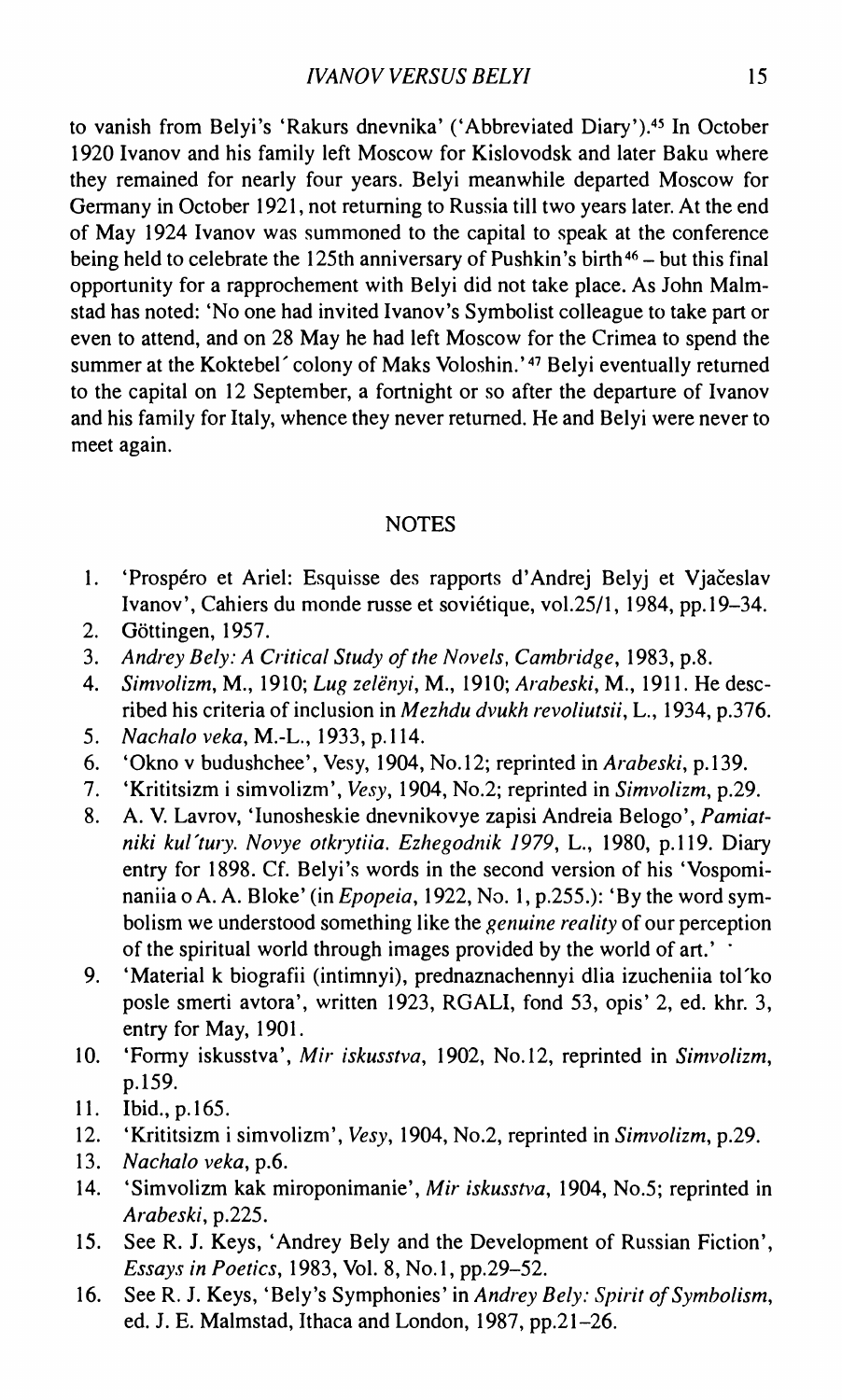17. The question of the adequacy or otherwise of Belyi's early aesthetic for interpreting his actual works has also been raised by Vladimir Alexandrov. In his book, *Andrei Bely: The Major Symbolist Fiction* (Cambridge, Mass, 1985), he wonders how 'Bely's or the implied author's symbolic perceptions, which arc implicitly graced by the Absolute', can be 'reconciled with characters in a narrative who arc presented from the third person point of view, especially when the characters are associated wjth metaphysical evil and, as [is] the case in the *Second Symphony,* when they make egregiously erroneous symbolic perceptions. Are they and their perceptions symbols that the narrator-author has created? If so, it is not at all clear how they could be derived from the act of symbolic perception as Belyi described it in his first essays. Or are the characters' perceptions only simulations of symbolic perceptions? And are only some of the images in narratives truly symbolic, while others are not?' Answers to these and similar questions, Alexandrov concludes, 'must be inferred from Bely's works themselves. His theoretical essays deal with symbolism on too abstract or general a level to shed light on these problems' (p. 13).

While there is certainly considerable justice in Alexandrov's remarks as far as Belyi's early 'mystical' theories are concerned, it seems to me that a number of essays which he wrote between 1907 and 1910 from what I have called the 'expressive' point of view do cast light on precisely those aspects of character and narrator 'authority' which the critic has raised. Unfortunately, Belyi never developed his insights into a concrete analysis of the possible hierarchies of 'point of view' in fiction, preferring instead to focus attention on the genesis of essentially lyric images in the poet's psyche.

- 18. 'Simvolicheskii teatr', *Utro Rossii,* 16 and 28 September, 1907; reprinted in *Arabeski,* p.300.
- 19. 'Ob itogakh razvitiia novogo russkogo iskusstva', *V mire iskusstv,* 1907, No. 17 18; reprinted in *Arabeski,* p.258.
- 20. In 'Pcrepiska Bloka s V. Ia. Briusovym (1903-1919)', edited by P. Blagovolina, *Literaturnoe nasledstvo,* Vol.92, bk.l, M. , 1980, p.489. Letter of early November, 1904.
- 21. 'Mysli o simvolizme', Trudy i dni, 1912, No.1; reprinted in Borozdy i *mezhi,* M. , 1916 and subsequently in *Sobranie sochinenii* Vol.2, Brussels, 1974, p.609.
- 22. R. G. Collingwood, *The Principles of Art,* Oxford, 1938, p.33.
- 23. ' V zashchitu ot odnoi pokhvaly. Otkrytoe pis'mo Andreiu Belomu', *Vesy,*  1905, No.5, p.38; reprinted in *Sobranie sochinenii* v *semi tomakh,* Vol.6, M., 1975, p.101. The offending article by Belyi, 'Apokalipsis v russkoi poezii', had appeared in issue No.4 (reprinted in *Lug zelenyi,* pp.222-47).
- 24. ' V zashchitu ot odnogo narekaniia. Otkrytoe pis'mo Valeriiu Briusovu', *Vesy,* 1905, No.6, p.40.
- 25. First published in *Vesy,* 1905, No.5 under the title 'O niskhozhdenii'. Reprinted in *Po zvèzdam,* SPb., 1909 as 'Simvolika esteticheskikh nachal' and again in *Sobranie sochinenii,* Vol.1, Brussels, 1971, pp.826-27.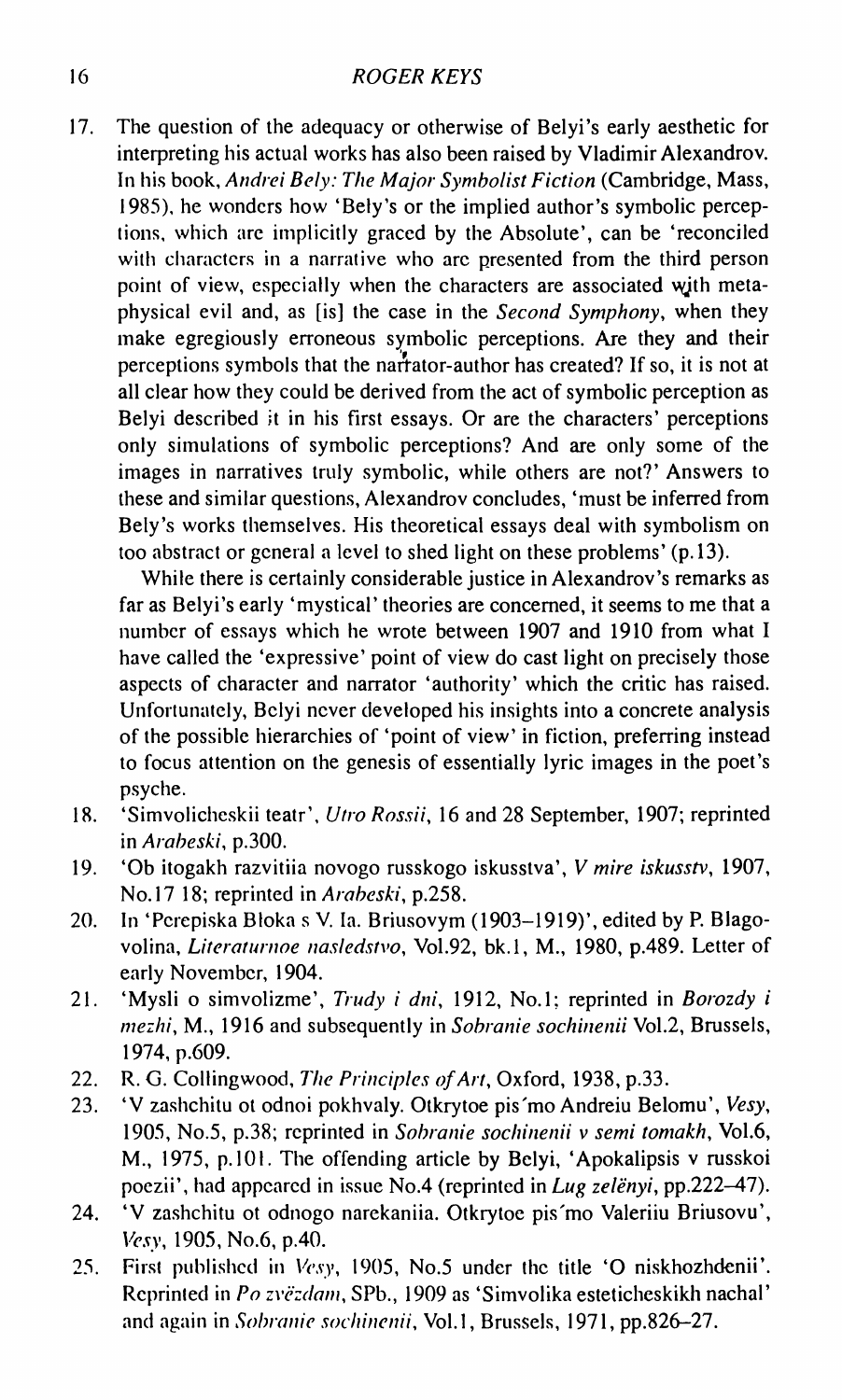- 26. See 'Estetika i ispovedanie' in *Vesy,* 1908, No. 11. Reprinted in *Po zvezdam,*  as 'Ekskurs II: Estetika i ispovedanie', and again in *Sobranie sochinenii,*  Vol.2, 1971, pp.566-72.
- 27. This terminology and the subsequent argument were developed in 'Dve stikhii v sovremennom simvolizme', a public lecture given on 8 March 1908 and then published in *Zolotoe runo,* 1908, Nos.3 4 and 5. Reprinted in *Po zvèzdam* and again in *Sobranie sochinenii,* Vol.2, 1971, pp.536-61.
- 28. RGB (Rossiiskaia Gosudarstvennaia Biblioteka), fond 109, papka 13, ed. khr. 75.
- 29. Quoted by A. V. Lavrov in his article 'Materialy A. Belogo v Rukopisnom otdele Pushkinskogo doma', *Ezhegodnik Rukopisnogo otdela Pushkinskogo doma na 1979 god, L., 1981, p.45.*
- 30. B. Bugaev, 'Na perevale. XII. "Realiora"', *Vesy,* 1908, No.5, pp.59-62; reprinted in *Arabeski,* pp.313-18.
- 31. See his 'Belyi's Theory of Symbolism as a Formal Iconics of Meaning' in J. E. Malmstad (ed.), *Andrey Bely: Spirit of Symbolism,* pp.285-312.
- 32. Ibid, pp.303-07. Cassedy develops this analogy also in his article 'Toward a Unified Theory of the Aesthetic Object in Andrej Belyj' *(Slavic and East European Journal,* vol. 28, No. 2, pp.205-22) and in the long 'Translator's Introduction' to his edition of the *Selected Essays of Andrey Bely,* Berkeley, 1985.
- 33. E.g., ' V zaschitu ot odnoi pokhvaly [...]', *Sobranie sochinenii,* Vol.6, p. 101: 'If in the depths of Russian poetry a new religion as yet unknown to the world is, as you claim, destined to arise, if Russian poetry is "providential", then the most outstanding exponents of this poetry will indeed be representatives of the "Apocalypse in Russian poetry". But should these latter turn out to be but second-rate poets, this means that poetry in their case has nothing to do with it!' He returned to the same question in his article of 1910, 'O "rechi rabskoi", v zashchitu poezii' *(Apollon,* No.9, reprinted in *Sobranie sochinenii,* Vol.6, pp. 176-79): 'Being a theurgist is, it goes without saying, very far from being a bad thing. But why should it follow from this that being a poet is something shameful? [...] There are no reasons for limiting a person's sphere of activity, of course. Why shouldn't a poet be [...] a theurgist? But to insist that all poets should absolutely *have* to be theurgists is [...] absurd. [...] And to demand that poets should cease to be poets in order to become theurgists is even more absurd. [...] The Symbolists will remain poets, just as they have always been. [...] Viacheslav Ivanov and A. Blok are magnificent poets: this they have proved to us. But whether they will turn out to be, I do not say great, but simply "good", theurgists, is very much open to doubt. I at least find it somehow difficult to believe in their theurgic vocation... '
- 34. E.g., 'O lirike', *Zolotoe runo,* 1907, No.6; reprinted in *Sobranie sochinenii v vos'mi tomakh*, Vol.5, pp.132-34: 'All praise to that fearless and strong individual who can hear a song or see the multicoloured pattern of a picture [...] and not believe the poet or the artist. [...] They are lyricists. They possess incalculable riches, but [...] if they observe the puritv of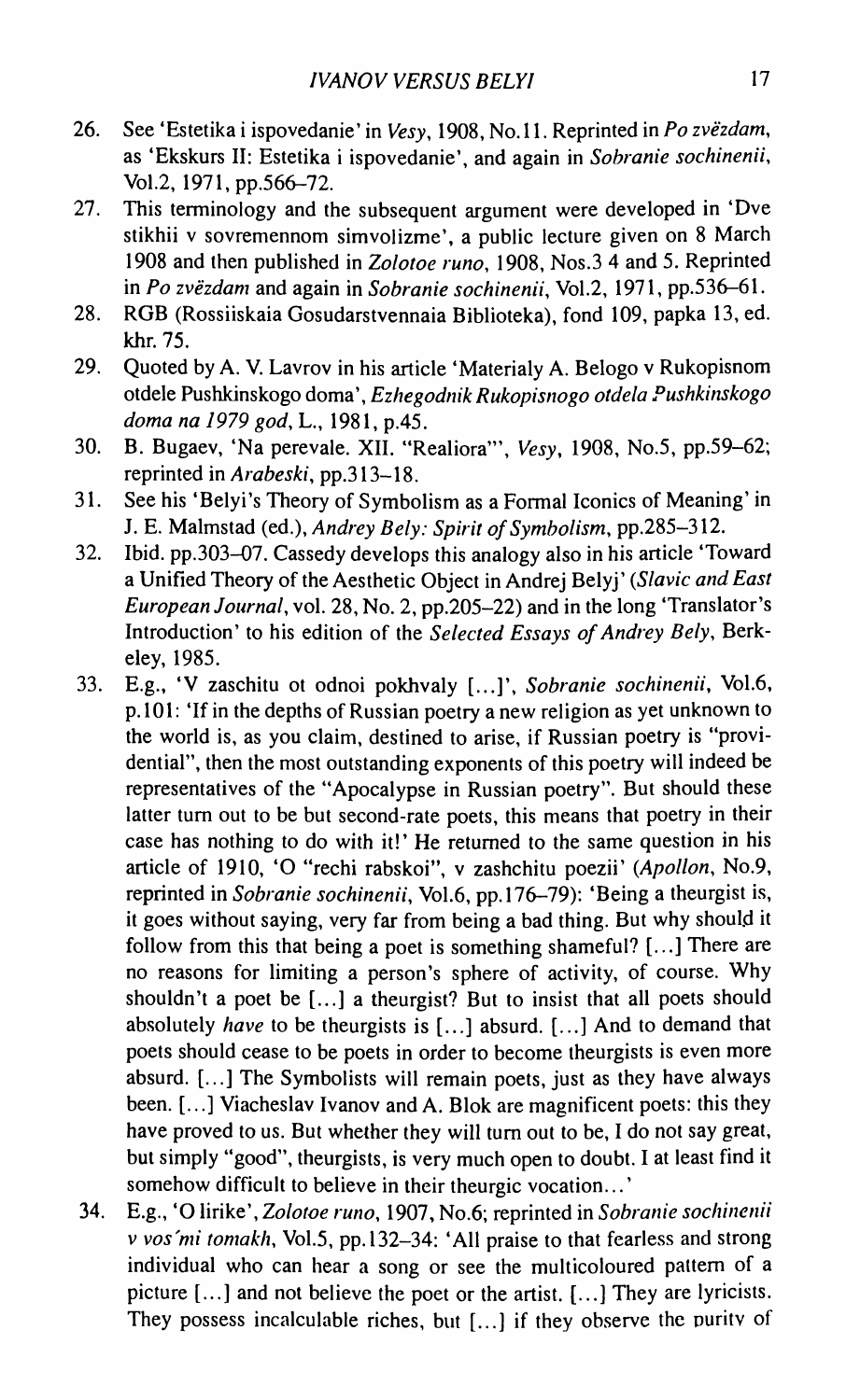their element, they neither can, nor should *give* one anything. [...] *This is how 1 want it,* that is the lyric poet's maxim, and if he loses sight of it or replaces it with any other, then he will cease to be a lyricist. This maxim is his curse, radiant and pure. The whole of his freedom and servitude are contained within it. [...J Lyricism is the I, and the whole world of the lyric poet lies in the way he perceives the macrocosm. This is the enchanted, magic circle. [...] The macrocosm to him is alien. But rich and magnificent is his perception of it.'

- 35. I. Kant, *The Critique of Pure Reason,* Preface to the second edition of 1787, translated by Т. K. Abbott, Chicago, 1952, pp.9-10.
- 36. J. D. Elsworth, op.cit., p.35.
- 37. See his article 'Fridrikh Nitsshe', *Vesy,* 1908, No.7, pp.55-65; reprinted in *Arabeski,* pp.60-90. See also Vladimir Alexandrov's comments on Belyi's earlier article 'Simvolizm, kak miroponimanie' (published in *Mir iskusstva*, 1904, No.5; reprinted in *Arabeski,* pp.220-40): 'Bely here refers approvingly to the interpretation of Lev Shestov, the Russian philosopher, that in Nietzsche's concept of the "eternal return" one must stress "eternity" and not "return". "In this light," Bely writes, "the eternal return...is the return of eternity," by which he meant God. Nietzsche failed to see this because of the confusion in his "methods of cognition'" *(Andrei Bely: The Major Symbolist Fiction,* p.48).
- 38. 'Bely the Thinker' in J. E. Malmstad (ed.), *Andrey Bely: Spirit of Symbolism,* p.315.
- 39. First published on 28 May 1916 in *Utro Rossii,* reprinted in *Rodnoe i vselenskoe,* M. , 1917, pp.89—101 and in *Sobranie sochinenii* vol. IV, Brussels, 1987, pp.619-29.
- 40. RGB, fond 25, papka 30, cd. khr. 5.
- 41. A slighting reference to Igor' Scverianin's third book of verse *Ananas v shampanskom,* first published in Moscow in 1915.
- 42. 'Наша последняя встреча показала мне ясно, когда я вернулся домой, что - да: мы можем дружески обмениваться «точками зрения», но разговор между нами никогда не дойдет до дела, до связанности во Имя («Где двое и трое во имя Мое там, я посреди их»). Этого между нами быть не может; ты можешь исповедывать христианство; я - тоже; мы можем обмениваться умнейшими «точками зрения»; эти «обмены мнений» для меня как бы Ты ни был «чуток» и «проникновенен») будут лишь «ананасом в шампанском» ... А комфортабельность этих «ночных» разговоров, «буржуазность» их мне претит. Весь мой упор против Тебя не выразим логически: мне претит весь строй Твоей жизни эгоистический, комфортабельный; мне претит Твоя жизнь, поскольку я извне ее созерцаю: без любви, без жертвы; все Твои духовные алкания кажутся мне утонченной деталью к «ананасу в шампанском». Где подвиг Твой? Где жертва Твоя? Знаю: Ты мне можешь вернуть: «а где Твой подвиг». На это же я отвечу: «Если мы не видим ядра друг друга, то ничего кроме *разговора* между нами не может быть. [...]»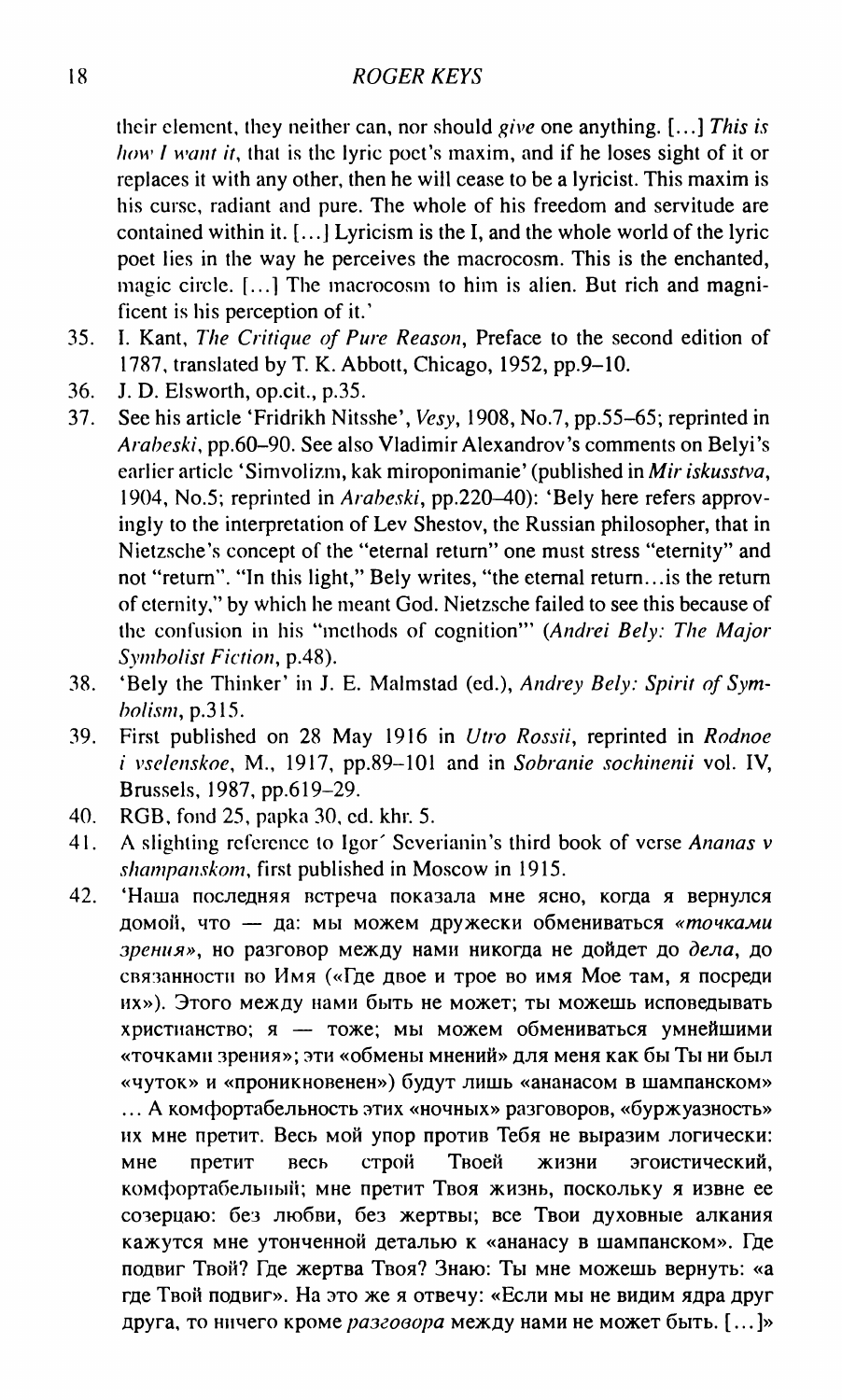У меня путь с теми милыми, родными и близкими душами которых жизнь окрашена внутренним духовным стволом, перед которым Вы фарисеи-Эпикурейцы-литераторы-«знаменитости» поднимаете головы: Вам, разумеется, непонятно, что я с ними: а не с Вами, с «прославленными» и «маститыми»: верьте же: мне тепло и счастливо с теми друзьями-антропософами и юными душами, которые подходят к нам в той же мере, в какой мне скучно, когда я в компани «знаменитостей»

Нет у Вас пути, нет у Вас правды, нет у Вас подвига!

Милый Вячеслав. Ты просил меня быть правдивым: я и правдив. Мне очень трудно выразить это Тебе в глаза, ибо Ты всегда очаровываешь душевным богатством и блеском таланта, и душев[ной] добротой; но я знаю, что Ты духовно нищ, духовно не добр. Это факт моего глубинного узнания о Тебе (дело не в логике, но в «убеждении»). Итак, от последних дух[овных] истоков, где обитает во мне любовь к Тебе, говорю Тебе: «Не ходи павлином. Брось свои великолепия: покайся, очисться; плачь и рыдай. В чем каяться? Пусть Тебе подскажет Твое «Я» (я же тут не причем). Ты волен обидеться. Но дело не в обиде. Я обещал сказать Тебе мою правду. И говорю «Покайся!»

Остаюсь искренне преданный и любящий Б[орис] Бугаев.»

- 43. 'Sirin uchenogo varvarstva (po povodu knigi V. Ivanova "Rodnoe i vselenskoe")', *Znamia truda,* No. 163, 24 March 1918 and No. 170, 3 April 1918. Reprinted as a separate brochure, Berlin 1922. Heinrich Stammler's otherwise exemplary article, 'Belyj's conflict with Vjačeslav Ivanov over War and Revolution' *(Slavic and East European Journal,* 18/3, 1974, pp.259-70) is marred by his failure to take into account the date of first publication of Belyi's work.
- 44. *Zapiski mechtatelei,* Nos I-VI, Petersburg, 1919-22.
- 45. 'Rakurs dnevnika', RGALI , f.53, op.l, ed. khr. 100. I am indebted to Professor John Malmstad of Harvard University for this information..
- 46. V. N. Blinov, 'Chronology of the Life and Works of Vyacheslav I. Ivanov' in R. L. Jackson and L. Nelson, Jr. (editors), *Vyacheslav Ivanov: Poet, Critic and Philosopher,* New Haven 1986, p.461.
- 47. J. E. Malmstad, 'Silver Threads among the Gold: Andrei Belyi's Pushkin' in B. Gasparov, R. P. Hughes and I. Papemo (editors), *Cultural Mythologies of Russian Modernism: From the Golden to the Silver Age (= California Slavic Studies,* Vol. XV) , Berkeley, 1992, p.431.